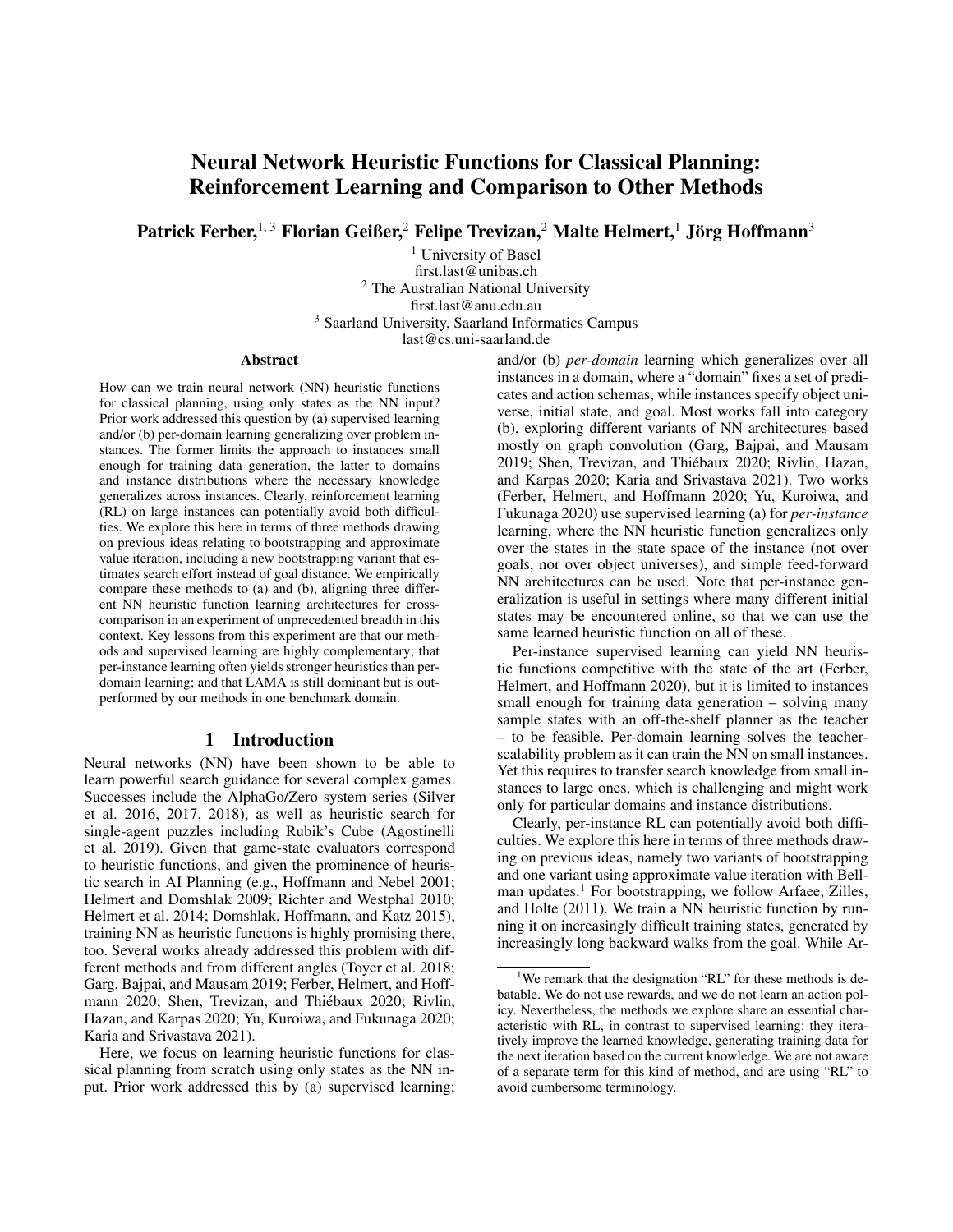faee, Zilles, and Holte used pre-existing heuristic functions as input features (also in classical planning (Arfaee, Holte, and Zilles 2011)), we learn the heuristic function  $h^{\text{boot}}$  from scratch using just the planning state as NN input. We furthermore introduce a new variant  $h^{BExp}$  which does not learn goal-distance estimation but an estimation of the number of states that greedy best-first search needs to expand when using the heuristic. We show that, under idealized settings, this learning process converges to  $h^*$ . For approximate value iteration, we follow Agostinelli et al. (2019). The NN heuristic function  $h^{\text{AVI}}$  is also trained on states s sampled with backward walks, but now we generate the labels with a  $k$ step look-ahead: we evaluate  $h^{\text{AVI}}$  on the fringe states of that look-ahead, perform Bellman updates backwards to s, and use the final updated value for training on s.

We empirically compare these three RL-inspired methods to (a) per-instance supervised learning as per Ferber, Helmert, and Hoffmann (2020), as well as (b) per-domain learning using *hypergraph networks (STRIPS-HGN)* as per Shen, Trevizan, and Thiébaux (2020). Thus, we align three different NN heuristic function learning architectures for cross-comparison. Given that previous work in this area has never compared NN heuristics from different works against each other, this is an experiment of unprecedented breadth in this context. We invest substantial work into making the comparison fair, adjusting the training processes of prior works to be as comparable as possible. While this comparison still needs to be treated with care, we believe that such cross-comparison is ultimately required to advance the empirical field of NN learning in planning. For example, a plausible hypothesis is that per-instance learning produces better heuristics than methods that have to generalize over an entire domain. Ours is the first work to evaluate that hypothesis for NN heuristic functions in planning.

Specifically, our experiment shows the following key lessons:

- All NN heuristic functions are brittle, excelling in some domains while achieving hardly anything in others.
- The NN heuristic functions are highly complementary. In particular, RL is vastly superior to supervised learning in 4 out of 10 benchmark domains, but vastly inferior in 4 other domains.
- Per-instance learning often trains stronger heuristics than per-domain learning. HGN perform poorly in 7 of our domains.
- While the symbolic state-of-the-art planner LAMA (Richter and Westphal 2010) (specifically its first iteration, which is geared at finding a plan as quickly as possible) is generally still dominant, NN heuristic functions can outperform it in particular domains. In our experiments, this happens for the single domain (Storage) where LAMA's performance is weak.

### 2 Preliminaries

We use the *FDR* planning framework (Bäckström and Nebel 1995). A planning task is a tuple  $\Pi = \langle V, A, s_{\mathcal{I}}, \mathcal{G} \rangle$ . V is a set of *variables*, A is a set of *actions*,  $s<sub>T</sub>$  is the *initial state*, and G is the *goal*. Every variable has a domain D. A *fact* is a variable-value pair  $\langle v, d \rangle$  where  $v \in V$  and  $d \in \mathcal{D}_v$ . The initial state is a complete variable assignment, i.e. a set which contains once fact for each variable. The goal is a partial variable assignment. Each  $action \ a \in \mathcal{A}$  defines a  $precondition pre_a$  and an *effect*  $eff_a$ , both are partial variable assignments. An action  $a$  is applicable in a state  $s$  if  $pre_a \subseteq s$ . Applying a in s leads to the successor state  $s' = \{ \langle v, d \rangle \mid \langle v, d \rangle \in s, \neg \exists d' : \langle v, d' \rangle \in \mathit{eff}_a \} \cup \mathit{eff}_a$ . The function  $succ(s)$  generates all successor states of s, i.e. the set of states produced by applying the applicable actions of s to s. For simplicity we consider unit action costs (all costs are 1). A *plan*  $\pi$  is a sequence of actions  $\langle a_1, \ldots, a_n \rangle$ , such that starting from  $s<sub>\mathcal{I}</sub>$  and sequentially applying the action in  $\pi$  results in a state  $s^*$  with  $s^* \subseteq \mathcal{G}$ .

We need some further concepts. First, the *FDR regression* of a partial variable assignment  $G$  over an action  $a$  is defined as  $(G \setminus eff_a) \cup pre_a$  if  $eff_a \cap G \neq \emptyset$  and G is consistent with  $\operatorname{eff}_a$  (i.e. there is no variable assigned different values by G and  $\mathit{eff}_a$ ); otherwise, the regression of  $G$  over  $a$  is undefined. This operation underlies backward search (in our case: random walks). Second, *Bellman updates* are a well-known method to iteratively improve statevalue estimates (e.g., Bertsekas and Tsitsiklis 1996). In unitcost classical planning, the Bellman equation simplifies to  $h^*(s) = 1 + \min_{s' \in succ(s)} h^*(s')$  where  $h^*$  denotes the exact state value (here: goal distance). For an approximation  $h$ of  $h^*$ , a Bellman update is  $h(s) := 1 + \min_{s' \in succ(s)} h(s')$ .

#### 3 Common Hyperparameters

Before we discuss our three RL-inspired methods in detail, we describe the general neural network architecture and the basic hyperparameters. We use RL to train heuristic functions for a given FDR task Π. Later, greedy best-first search (GBFS) uses these heuristics. As we have unit action costs, our learned heuristic functions are goal-distance estimators (rather than remaining-cost estimators).

We use residual networks (He et al. 2016) (which were successful in image classification, and have previously been used on Rubik's Cube (Agostinelli et al. 2019)), consisting of two dense layers, followed by one residual block with two dense layers, followed by a single output neuron. Each dense layer has 250 neurons. All neurons use the *ReLU* activation function. The inputs to our NN are states represented as fixed-size Boolean vectors. We associate every entry of the input vector with a fact of  $\Pi$ . If the fact corresponding to a vector entry is in the input state, then we set the entry to 1. Otherwise, we set it to 0. The output of our NN is a single number which represents a heuristic value. In contrast to previous work, we do not use an unary or one-hot encoding for the output, because we cannot know an upper limit for the heuristic values when the NN is first created. We use the *mean squared error* as loss function, and the *adam* optimizer with default parameters (Kingma and Ba 2015). To prevent performance instabilities during training, we update the model for the sample generation after at least 50 epochs have passed and the mean squared error is below 0.1.

Because it takes longer to generate a training batch of 250 samples than to train on that batch, we use experience re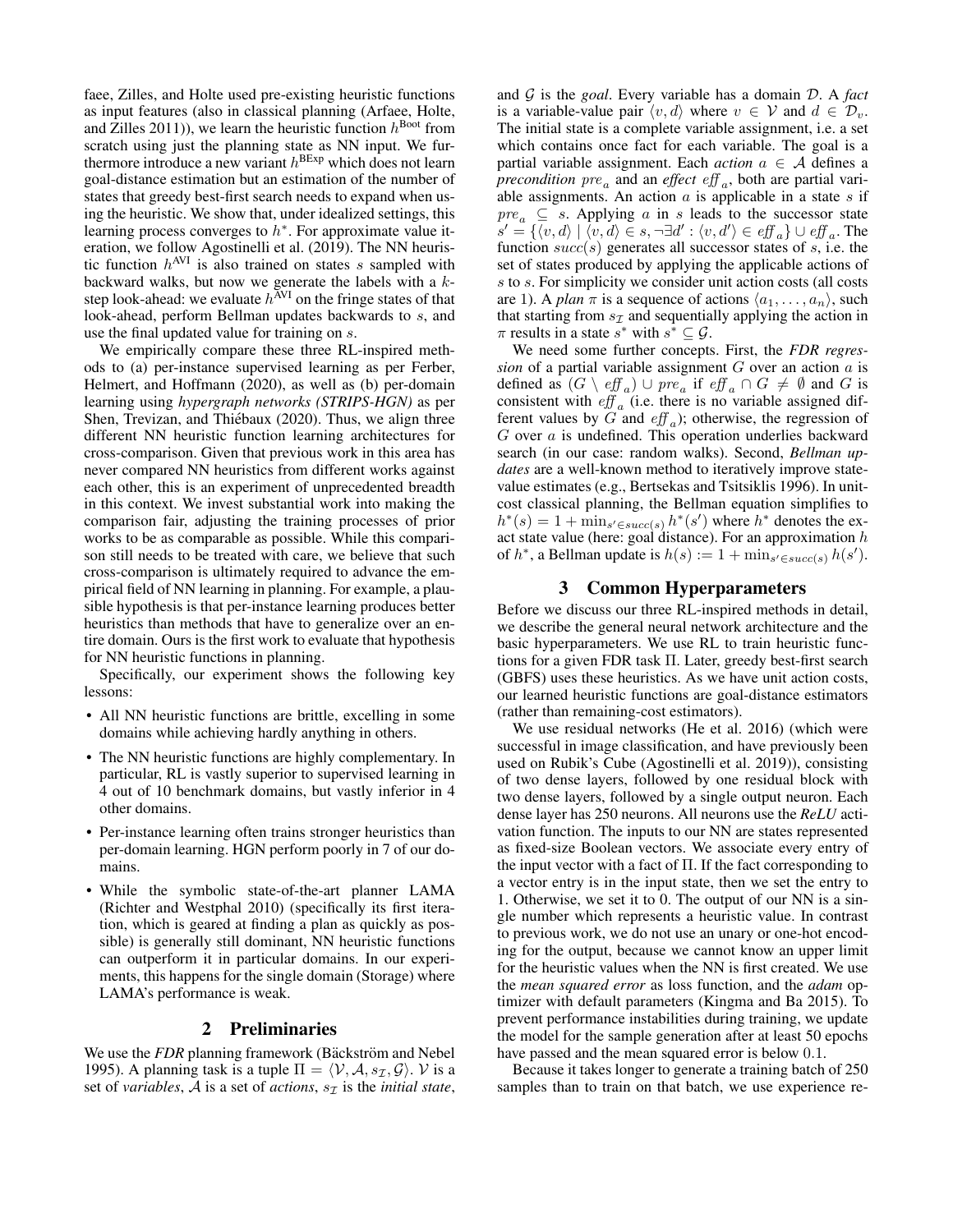play. The data generation process pushes all samples into a *first-in-first-out* buffer with a maximum size of 25,000. In each training epoch we uniformly choose 250 samples from the buffer. This allows us to train multiple times on the same (recent) samples. It also decouples training and data generation and allows to run the two processes in parallel.

### 4 Bootstrapping

In what follows, we introduce three different RL-inspired methods. The present section is concerned with two variants based on *bootstrapping*, while the next section introduces a method based on *approximate value iteration*.

#### 4.1 Bootstrapping a Goal-Distance Estimator

We follow the approach to bootstrapping as introduced by Arfaee, Zilles, and Holte (2011), training the heuristic function  $h$  on increasingly difficult training states  $s$ , generated by backward walks of increasing length. To obtain the training labels, a GBFS using the current  $h$  tries to solve those states s. Thus h is iteratively improved from the more accurate goal-distance estimates obtained using search. We make the following adaptations to obtain our heuristic function  $h^{\text{Boot}}$ :

- While Arfaee, Zilles, and Holte (2011) also used an NN, their network was quite small (single layer) and used preexisting (model-based) heuristic functions as input features. Instead, we use the FDR state as input, and evaluate the extent to which a more complex NN architecture can cope with this basic representation (discovering the relevant features itself).
- We need to define what "backward walks" mean in our context: Arfaee, Zilles, and Holte (2011) focused on domains where the goal state is fully specified, while in planning typically the goal is a partial state only. To address this, we use FDR regression. We start at the goal of  $\Pi$ , and perform a random walk for *n* regression steps, where *n* is uniformly chosen from  $\{0 \le n \le \text{walk\_length}\}\$ with *walk length* being a growing (see below) parameter. The regression walk ends with a partial assignment. We randomly complete that partial assignment to a state, assigning each unassigned variable a random value.<sup>2</sup> We use Fast Downward's translator (Helmert 2009) to identify (some) mutually exclusive fact pairs (mutexes), and we enforce mutexes are respected.

Our other changes amount to parameter tuning. Like Arfaee, Zilles, and Holte (2011), we run GBFS with the current learned heuristic  $h^{\text{Boot}}$  to obtain labels on the training states. We use a timeout of 10 seconds in this search. If the search succeeds, we store all states  $s_i$  along the plan for training, the associated goal-distance estimates being taken from the plan (number of actions starting from  $s_i$ ). We observed that in the beginning  $h^{\text{Boot}}$  is too uninformed to solve states sampled far away from the goal. Therefore, the sampling starts

with a walk length between 0 and 5. We double the maximum random walk length whenever GBFS finds a plan for more than 95% of the training states. At some point, further increasing the random walk length has no effect anymore, so we double the maximum walk length at most 8 times.

### 4.2 Bootstrapping a Search-Space-Size Estimator

In addition to  $h^{\text{Boot}}$ , we designed a variant  $h^{\text{BExp}}$ , which does not learn a goal-distance estimation, but instead learns to estimate the number of states that GBFS will expand. The motivation is that what we really want to give preference to are states that minimize search space size. Goal distance estimates generally tend to correlate with search space size, but in a lose way given the highly volatile behavior of search as a function of the node ordering (small differences in goal distance estimates can lead to huge search space size differences). Estimating search space directly may thus provide a more direct link between the training objective and our ultimate objective to minimize search effort.

Specifically,  $h^{BExp}$  iteratively learns to estimate (via a bootstrapping process similar to  $h^{\text{Boot}}$ ) the search space size of GBFS when using  $h^{BExp}$  as the heuristic function. While this definition is circular, it does make sense in that, in idealized form,  $h^{BExp}$  necessarily converges to  $h^*$ . Namely, define *idealized* h BExp as using a lookup-table representation  $G \in \mathbb{N}^{|\mathcal{S}|}$  of the heuristic function, obtained by n learning steps that iteratively update all states as follows:

$$
G_n(s) = \begin{cases} \text{#exp. of GBFS}(s, G_{n-1}) & \text{if solvable(s)}\\ \infty & \text{otherwise} \end{cases}
$$

For convenience (in the proof below), we start counting the update iterations with  $n = 0$ . In  $G_0(s)$ , GBFS is run on an arbitrary initialization (any heuristic function).

The lookup table abstracts from the need to generalize across states in a compact ML model (like our neural network), and the update iterations abstract from the actual training of that ML model. We have:

Theorem 4.1 *With unit action costs, idealized* h BExp *as just described converges to* h ∗ *.*

PROOF: Denote by S the set of all states and by  $H_n^*$  the set of states whose value is  $h^*$  after *n* updates:  $H_n^* := \{ s \mid$  $s \in \mathcal{S}, G_n(s) = h^*(s)$ . We show by induction that  $H_n^* \supseteq$  $\{s|s\in\mathcal{S},h^*(s)\leq n\}.$ 

*Induction basis:* After iteration  $n = 0$ , all goal states have the value 0, so,  $H_0^* \supseteq \{s \mid s \in S, h^*(s) = 0\}$ 

*Induction step:* s is a state with  $h^*(s) = n$ . Then s has a successor s' with  $h^*(s') = n - 1$ . By induction hypothesis, we have  $H_{n-1}^* \supseteq \{s \mid s \in \mathcal{S}, h^*(s) \leq n-1\}$  and  $s' \in$  $H_{n-1}^*$ . Thus, there is a path P from s' to the goal with  $G_{n-1}$ decreasing by 1 in each step. A GBFS run on s generates  $s'$  when expanding  $s$ , and afterwards follows  $P$  (or another path of the same length) resulting in  $n$  expansions. Hence  $H_n^* \supseteq \{s | s \in S, h^*(s) = n\}.$  The same argument applies by induction assumption to all states t where  $h^*(t) < n$ . GBFS follows a direct path to the goal. So we have  $t \in H_n^*$ , and hence  $H_n^* \supseteq \{s | s \in S, h^*(s) \leq n\}$  as desired.

<sup>&</sup>lt;sup>2</sup>Arfaee, Holte, and Zilles (2011) also mention this possibility, though they suggest to randomly complete the goal (rather than the backward walk endpoint), which performed worse in our preliminary experiments.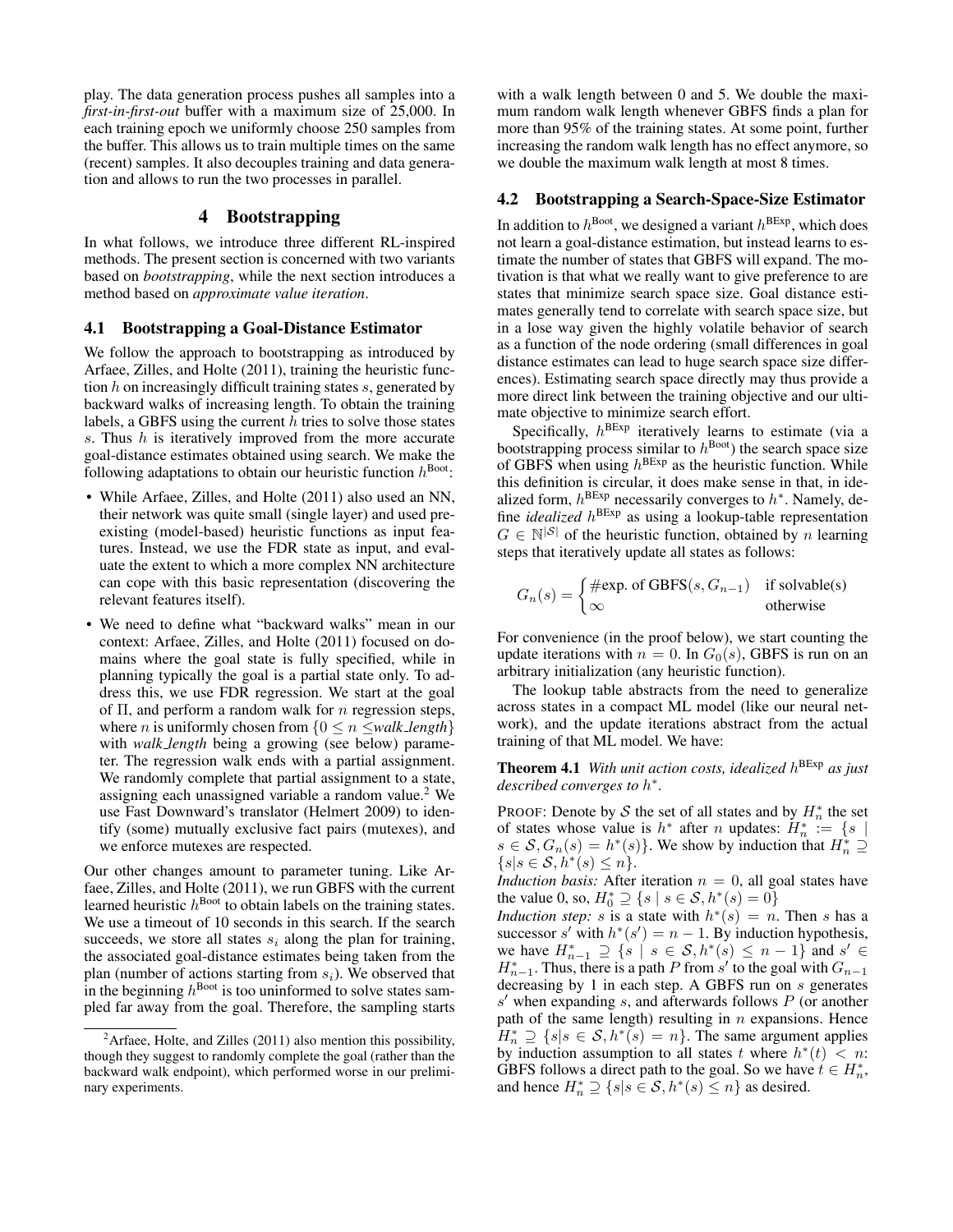In all updates, GBFS run on a dead-end state s proves that s is a dead-end. Thus, all states s with infinite  $h^*$  value also satisfy  $h^*(s) = G_n(s)$ , for all *n*. This proves the claim.  $\square$ 

In practice  $h^{BExp}$  is not guaranteed to converge to  $h^*$ . We cannot store a large enough lookup table in memory and have to resort to an approximator, e.g. a neural network. Furthermore, it is infeasible to perform an update on all states in each iteration. And finally, GBFS might run out of memory or require more time than available for a state. The first two arguments also show that any approximate value iteration is not guaranteed to converge to  $h^*$ .

Our bootstrapping procedure for  $h^{BExp}$  uses the same backward walks as before, and runs GBFS using the current heuristic function with a time limit of 10 seconds as before. If the search succeeds, we use the number of expanded states as training label; otherwise, we do the same thing with the number of states expanded up to the time limit as label. Our motivation for the latter is purely empirical – this turned out to be better than using only the successful searches. Intuitively, training on unsuccessful states s provides a useful training signal regarding which states are difficult to handle.

#### 5 Approximate Value Iteration

Our third RL-inspired NN heuristic function  $h^{\text{AVI}}$  is trained using approximate value iteration, as follows.

Exact value iteration applies Bellman updates to a tabular value function  $h$  which maps every state  $s$  to a remainingcost estimate. If every state  $s$  is updated infinitely often,  $h$ converges to  $h^*$  regardless of the update ordering (Bertsekas and Tsitsiklis 1996). The idea in approximate value iteration is to replace the value table with an approximate value function  $h$ , like an NN. Later, the NN can be used as a heuristic function. This has been successfully done in single-agent puzzles including Rubik's Cube (Agostinelli et al. 2019). Here, we adapt this approach to classical planning.

The generation of sample states s for training is done exactly as for bootstrapping, except that we keep the maximum walk length fixed. To generate the training labels, instead of running GBFS, we do a  $k$ -step look-ahead from  $s$ . The lookahead depth k here is a parameter; we use  $k = 2$  throughout. We evaluate the fringe states of the look-ahead search tree, as 0 if they are goal states and otherwise with  $h^{\text{AVI}}$ . Then we perform Bellman updates backwards, updating the values of intermediate states  $t$  in the tree with those of their children. The updated value at s is used for training.

### 6 Boosting NN Heuristics through Validation

In preliminary experiments, we observed that the performance of our NN heuristic functions is brittle. For a given benchmark instance, they often solve either all testing states or none at all, with the picture changing radically after retraining. Performance is thus drastically affected by the randomness during training (e.g. parameter initialization and random walks in training data generation). As a simple remedy, we introduce a validation method. For each benchmark instance, we generate 10 new initial states for validation in the same way the test states are generated. After training a

NN, we run GBFS with the model as heuristic on the validation states, with a search-time limit of 30 minutes. If less than 80% of the validation states are solved, we retrain. We retrain at most three times, and the last trained NN is used.

In our experiments, we compare our technique against two state-of-the-art techniques for learning NN heuristic functions, namely supervised learning  $(h<sup>SL</sup>)$  by Ferber, Helmert, and Hoffmann (2020), and STRIPS-HGN  $(h<sup>HGN</sup>)$ by Shen, Trevizan, and Thiébaux (2020). For fair comparison, we also use validation on those two approaches. As, in both approaches, training data generation is independent from training, we generate the training data only once and use it to train 10 models. We use the same validation states as for our methods. For  $h^{\text{SL}}$ , validation led to large coverage changes, while  $h^{\text{HGN}}$  was more robust (we observed only minor performance fluctuations).

### 7 Experiment Methodology

As our experiment is complex, we devote this section to its description. We first cover implementation, computational resources, and benchmarks as usual. We then proceed to the key new feature, comparing three different NN heuristic function learning architectures. We invested substantial work into making this comparison fair, and we describe our adjustments for this purpose in what follows.

#### 7.1 Implementation and Time Limits

We implemented our NN heuristic functions on top of FD (Helmert 2006), starting from Ferber et al.'s (2020) code base, and used Lab (Seipp et al. 2017) for our experiments. We run all heuristic functions in greedy best-first search (GBFS), with 4 GB of memory. We run the search on a single core because we compare to the FF heuristic  $(h<sup>FF</sup>, h<sup>FF</sup>)$ Hoffmann and Nebel 2001) and the LAMA planner (Richter and Westphal 2010) and they cannot exploit multiple cores. However, we design our experiments to account for the facts that 1) NN heuristic functions are extremely slow in state evaluation compared to model-based heuristics such as  $h^{\text{FF}}$ , which puts them at an intrinsic disadvantage; while 2) it is well known that NN evaluation can be sped up dramatically using GPUs or TPUs (Silver et al. 2016, 2018; Agostinelli et al. 2019), which arguably counter-acts this disadvantage in practice (also, Ferber, Helmert, and Hoffmann (2020) showed that multiple cores speed up state evaluation). We hence set a generous search-time limit of 10 hours, allowing the NN heuristics to exhibit strengths in informedness.

We run training (including data generation) for 28 hours on 4 cores of an Intel Xeon E5-2600 processor with 3.8 GB memory. We use the Keras framework (Chollet 2015) with Tensorflow (Abadi et al. 2015) as back-end.

We compare our goal-distance estimators based on bootstrapping  $(h^{\text{Boot}})$ , search-space-size estimators based on bootstrapping  $(h^{BExp})$ , and goal-distance estimators based on approximate value iteration  $(h^{\text{AVI}})$  against the supervised learning approach  $(h^{\text{SL}})$  of Ferber, Helmert, and Hoffmann (2020), STRIPS-HGN  $(h^{\text{HGN}})$  by Shen, Trevizan, and Thiébaux (2020), the FF heuristic  $(h<sup>FF</sup>)$  by Hoffmann and Nebel (2001), and LAMA (Richter and Westphal 2010). Our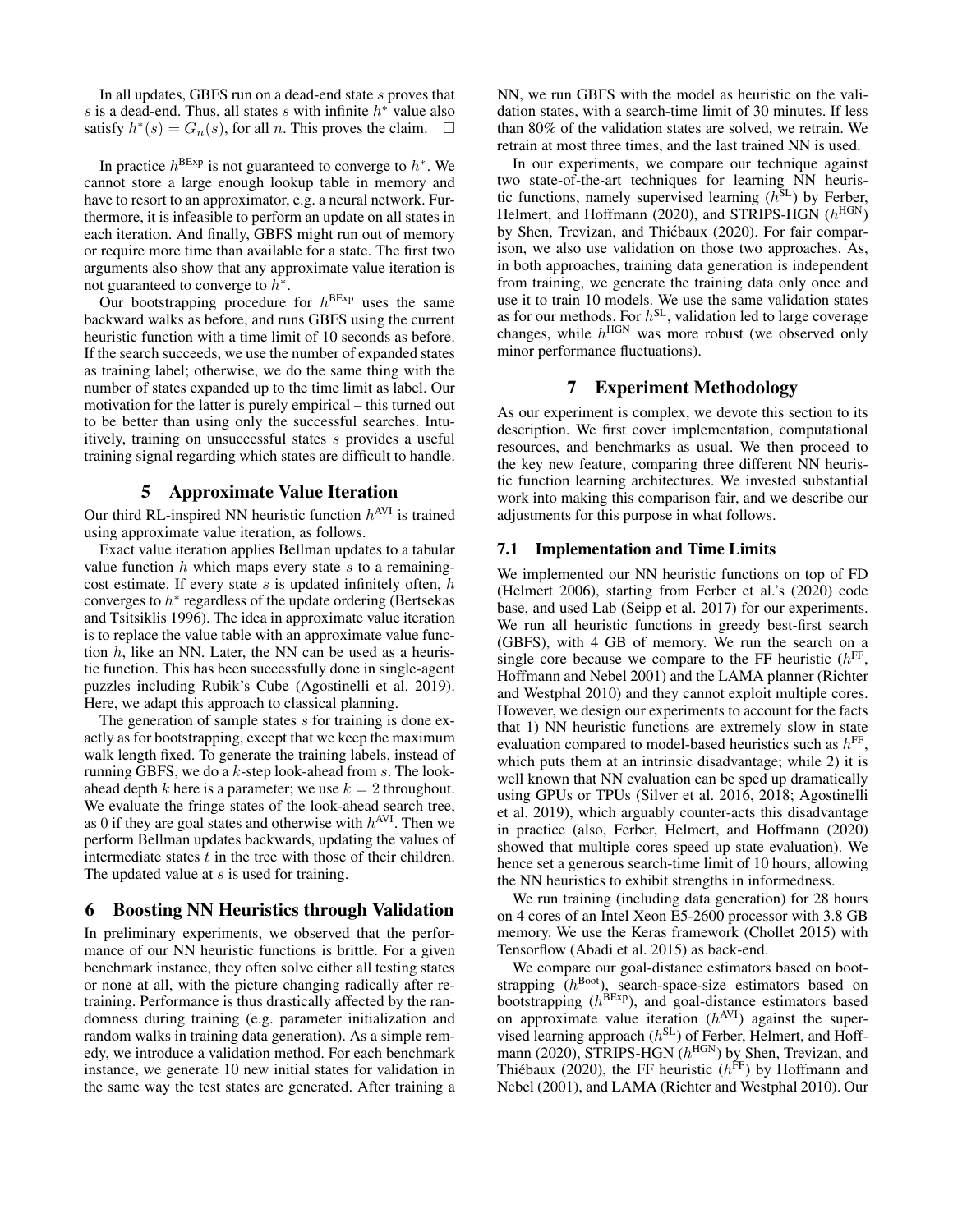code, benchmarks, and experimental results are online available(Ferber et al. 2021).

### 7.2 Benchmarks

We use the same benchmark domains as Ferber, Helmert, and Hoffmann (2020): Blocksworld, Depots, Grid, NPuzzle, Pipesworld-NoTankage, Rovers, Scanalyzer, Storage, Transport, and VisitAll. For each domain, Ferber, Helmert, and Hoffmann (2020) selected instances difficult enough to be interesting and easy enough to generate training data. We refer to these tasks as *moderate*, in contrast to the smaller *easy* tasks, which we ignore; and to the larger *hard tasks* we also consider. In Blocksworld and Grid, there were no such larger instances, so we generated new ones. We do not consider the benchmarks used by Shen, Trevizan, and Thiébaux (2020) to evaluate STRIPS-HGN, as all these instances are classified as easy or are very close to this classification.

For each benchmark instance, we evaluate our heuristic functions on 50 distinct test states. For the moderate tasks, we use the states published by Ferber, Helmert, and Hoffmann (2020). For the hard tasks, we use their method to create test states, by random forward walks (200 steps) from the original initial state.

# 7.3 Adaptations for  $h^{\text{SL}}$

Only minor changes are needed to compare with  $h^{\text{SL}}$ , which like our heuristic functions is based on per-instance learning. Ferber, Helmert, and Hoffmann (2020) generated training data for up to 400 hours, on a single CPU core. Then they trained for up to 48 hours using 4 CPU cores and 12 GB of memory. This exceeds our resource limits by far, and also Ferber et al. state themselves that, in many domains, a fraction of the training data is sufficient. Thus we adapted their resource limits to our setting, as follows.

For each benchmark instance, we generate training data on a single core for 56 hours. We train 10 heuristic functions. Each heuristic function is trained on two cores for up to 2.8 hours. Supervised learning has to keep the training data in memory, thus we use Ferber et al.'s original memory limit of 12 GB. We use validation as described above, and evaluate the resulting heuristic function  $h^{\text{SL}}$  in our experiments.

# 7.4 Adaptations for  $h^{\text{HGN}}$

STRIPS-HGN is designed for good performance with short training time, and in their original work Shen, Trevizan, and Thiébaux (2020) train the networks for only 10 minutes on small-sized problem instances. To provide a fair comparison, we adapted the training procedure of STRIPS-HGN to account for the extra training time and the source of training data used by the other learning approaches. Precisely, for each domain, we trained 10 different STRIPS-HGN networks simultaneously for up to 28 hours using 4 cores and 3.8 GB per core. We split the training time between data generation (10 hours) and network training (1.8 hour per network). Initially, we tried out different training parameters for STRIPS-HGN. We observed that, for Blocksworld, Scanalyzer and Transport, the original training time of 10 minutes and a shorter data generation time of 2 hours leads to more

robust performance. We hence used this setup for these three domains. In all cases, we use the validation states to select the best STRIPS-HGN network per domain.

We generate the training data for STRIPS-HGN as follows. We sample, with replacement, a moderate or hard instance, perform the same backward walk as  $h^{\text{Boot}}$  and  $h^{\text{BExp}}$  for n steps (see below), and solve the generated task using A<sup>∗</sup> instead of GBFS (as in the original STRIPS-HGN). We repeat this procedure until time is up. We discard every task solved within 5 minutes as they are to easy. We also discard tasks not solved after 30 minutes as it is unlikely that we will find a solution. From the solved tasks, we use the states along the (optimal) plans as training data.

The random walk length  $n$  here is uniformly chosen from  ${n \leq n \leq \overline{n}}$  where  $n \geq n$  and  $\overline{n}$  are initially 50 and 500, respectively. Whenever our procedure generates an easy task, it updates the lower bound  $\underline{n}$  to  $(\underline{n} + 3n)/4$ ; whenever our procedure generates a timed-out task, it updates the upper bound  $\overline{n}$  to  $(\overline{n} + n)/2$ . The number of state-value pairs obtained following this procedure ranges from 78 for Transport to 1563 for VisitAll. Al the mentioned parameters were tuned so as to optimize  $h^{\text{HGN}}$ 's performance in GBFS.

### 8 Experiment Results

Table 1 summarizes our empirical findings in terms of coverage, i.e. the fraction of solved test states when using the different heuristic functions in GBFS. The table is split into three parts, which we will discuss in turn below. The effect of validation as per Section 6 is evaluated separately, on the moderate tasks, through the left part (w/o validation) and middle part (w/ validation) of the table. The right part of the table evaluates the heuristic functions' capability to scale to the hard tasks. Within each table part, we highlight the bestperforming NN heuristic function in bold.

#### 8.1 Validation

Consider first the data regarding validation, comparing the left part of Table 1 to the middle part. The data shows that for each of our RL techniques and in most domains, coverage increases. The improvement is often substantial, e.g. from 31.7% to 60.3% for  $h^{\text{Boot}}$  in Depots. As validation hardly ever deteriorates performance (the only case in our data is from 61.% to 57.5% for  $h^{BExp}$  in Storage), we keep it switched on in what follows.

#### 8.2 Coverage Comparison for Moderate Tasks

Consider now the middle part of Table 1, and consider first the relative performance of our three RL-inspired methods. No method dominates the others in all domains.  $h^{\text{Boot}}$  has highest coverage in 7 domains,  $h^{\text{BExp}}$  in 4. Both techniques solve all states in Grid and Transport.  $h^{\text{AVI}}$  is close to the highest coverage in 2 domains.

Comparing the RL methods against  $h^{\text{SL}}$ , we see that  $h^{\text{SL}}$ outperforms RL in 4 domains,  $h^{\text{foot}}$  outperforms  $h^{\text{SL}}$  in 6 domains,  $h^{\text{BExp}}$  outperforms  $h^{\text{SL}}$  in 2 domains, and  $h^{\text{AVI}}$  outperforms  $h^{\text{SL}}$  in 2 domains. Most strikingly, the coverage differences are drastic in many domains. For example, the RL methods have poor coverage in Blocksworld, while  $h^{\text{SL}}$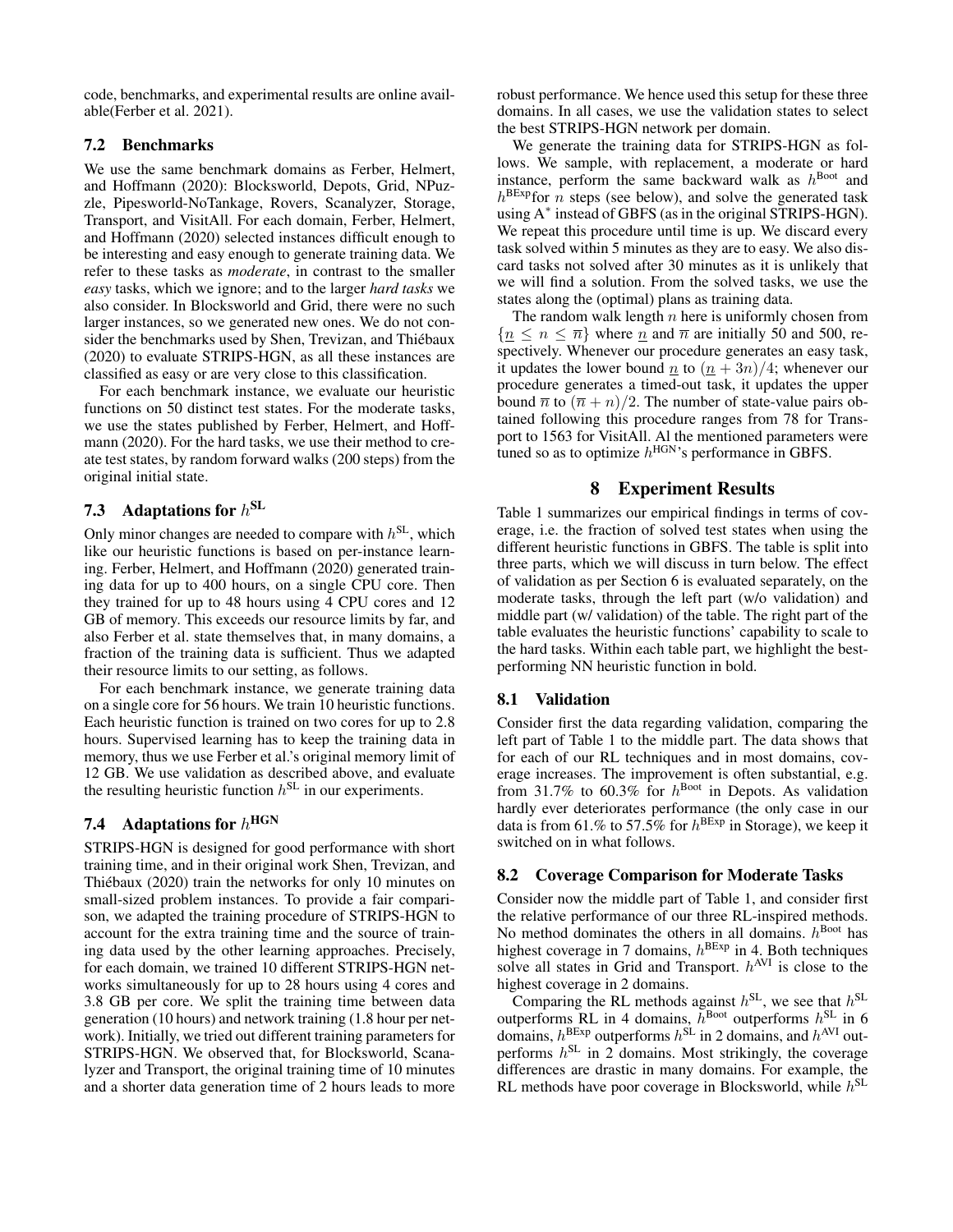|            | <b>Moderate Tasks</b><br>without Validation |                                     |                  | <b>Moderate Tasks with Validation</b> |                                                      |                |           |                                  |             |                                                                           | <b>Hard Tasks with Validation</b> |               |               |                 |                  |              |       |
|------------|---------------------------------------------|-------------------------------------|------------------|---------------------------------------|------------------------------------------------------|----------------|-----------|----------------------------------|-------------|---------------------------------------------------------------------------|-----------------------------------|---------------|---------------|-----------------|------------------|--------------|-------|
| Domain     |                                             | $h^{\text{Boot}}$ $h^{\text{BExp}}$ | $h^{\text{AVI}}$ |                                       | $h^{\text{Boot}}$ $h^{\text{BExp}}$ $h^{\text{AVI}}$ |                |           | $h^{\text{SL}}$ $h^{\text{HGN}}$ |             | $h^{\text{FF}}$ LAMA $h^{\text{Boot}}$ $h^{\text{BExp}}$ $h^{\text{AVI}}$ |                                   |               |               | $h^{\text{SL}}$ | $h^{\text{HGN}}$ | $h^{\rm FF}$ | LAMA  |
| blocks     | 0.0                                         | 0.0                                 | 0.0              | 18.0                                  | 0.0                                                  | 0.0            | 80.4      | 100.0                            | 98.8        | 100.0                                                                     | 0.0                               | 0.0           | 0.0           | 0.0             |                  | 50.0 $61.6$  | 96.8  |
| depots     | 31.7                                        | 17.7                                | 43.7             | 60.3                                  | 32.7                                                 | 54.7 90.3      |           |                                  | $0.0$ 98.0  | 100.0                                                                     | 8.3                               |               | 4.3 12.9 35.4 |                 |                  | 0.0, 36.0    | 82.6  |
| grid       | 100.0                                       | 100.0                               | 51.0             | 100.0                                 | $100.0$ 51.0 93.0                                    |                |           |                                  | $0.0\,96.0$ | 100.0                                                                     | 87.8                              | 95.0          | 70.5 60.2     |                 |                  | 0.053.2      | 100.0 |
| npuzzle    | <b>27.0</b>                                 | 0.0                                 | 1.0              | <b>28.0</b>                           | $0.0^{\circ}$                                        | 10             | (0.0)     |                                  | 0.3 97.5    | 100.0                                                                     | 0.0                               | 0.0           | $0.0^-$       | 0.0             |                  | $0.0\,33.2$  | 86.5  |
| pipes-nt   | 36.2                                        | 51.2                                | 21.4             | 57.8                                  | 68.4                                                 |                | 50.2 92.2 |                                  | 7.6 82.4    | 99.4                                                                      | 23.4                              | 19.1          | 8.0           | 48.7            |                  | $0.0$ 27.4   | 69.3  |
| rovers     | 36.5                                        | 15.2                                | 34.2             | 48.2                                  | 21.8                                                 | 45.0 26.0      |           |                                  | 14.0 84.2   | 100.0                                                                     | 2.8                               | 0.8           | 6.5           | 1.5             |                  | 0.3 13.9     | 100.0 |
| scanalyzer | 33.3                                        | 59.7                                | 66.7             | 33.3                                  |                                                      | 70.7 67.3 82.7 |           |                                  | 11.0 98.3   | 100.0                                                                     | 3.3                               | $0.0^-$       | 60.7          | -60.0           |                  | $0.0$ 98.0   | 100.0 |
| storage    | 89.0                                        | 61.0                                | 67.0             | 89.0                                  |                                                      | 57.5 69.5 24.5 |           | 0.0 <sub>1</sub>                 | 48.0        | 38.5                                                                      | 27.2                              | 13.2          | 15.8          | 0.0             |                  | $0.0$ 13.8   | 11.5  |
| transport  | 83.8                                        | 79.5                                | 70.0             | 100.0                                 | 100.0 87.5 99.2                                      |                |           |                                  | 94.7 98.5   | 100.0                                                                     | 0.0                               | $0.0^{\circ}$ | 2.4           | 0.0             | 0.0              | 0.0          | 92.8  |
| visitall   | 17.0                                        | 0.0                                 | 0.0 <sub>1</sub> | 55.3                                  | $0.0^{\circ}$                                        | $0.0^{\circ}$  | 0.0       | $100.0$ 93.3                     |             | 100.0                                                                     | 28.0                              | 0.0           | 0.0           | 0.0             | 100.0            | 74.0         | 100.0 |

Table 1: Coverage (in %) of all techniques. The left block shows the coverage of our approaches on the moderate task set if no validation is used. The middle and the right block show the coverage of all techniques on the moderate respectively tasks. Here, we use validation for all learning based techniques. Per block, we highlight the best learning based technique.

solves 80% of the moderate tasks. In Rovers, the tables have turned, with  $h^{\text{SL}}$  solving 26% while  $h^{\text{Boot}}$  and  $h^{\text{AVI}}$  solve twice as many.

Adding  $h^{\text{HGN}}$  to the comparison, we see that it excels in 2 domains, namely Blocksworld and VisitAll where the RL approaches have difficulties; and delivers good performance in Transport; but has very poor coverage in all other 7 domains. Often, the reason is the hypergraph size underlying STRIPS-HGN, which scales with the task size. For many tasks in Depots, Storage and Grid, the hypergraph size exceeds memory. For other domains, evaluating the  $h^{\text{HGN}}$ heuristic takes too much time due to the large hypergraphs. The strong performance on Blocksworld and VisitAll is, at least in part, due to the relatively small size of the generated hypergraphs: less than 1000 nodes and 1500 hyperedges.

The primary conclusion from this data is that *the different NN heuristic functions are highly complementary to each other*. No heuristic dominates any other, and each approach favours a subset of the domains. There seems, however, to be a tendency that per-instance learning can often yield more effective heuristics than per-domain learning, at least as represented by  $h^{\text{HGN}}$ .

Turning the comparison to model-based planners, as in the experiments run by Ferber, Helmert, and Hoffmann (2020), the data shows that LAMA and  $h^{\text{FF}}$  are highly competitive across all domains, generally outperforming all learning-based approaches. Indeed LAMA has perfect or almost perfect coverage everywhere, so it is impossible to beat on these benchmarks. The exception is Storage, which is the single domain where LAMA struggles. In that domain, all our three RL approaches – but neither  $h^{\text{SL}}$  nor  $h^{\text{HGN}}$  – outperform LAMA.  $h^{\text{Boot}}$  solves almost 90% of the tasks compared to only 39% for LAMA and 48% for  $h^{\text{FF}}$ .

### 8.3 Coverage Comparison for Hard Tasks

Turning now to the hard tasks (right block of Table 1), we observe that coverage drops for all techniques in almost all domains. Qualitatively though, the comparison across approaches is similar to the moderate tasks. The learned heuristic functions are still highly complementary, indeed now every such heuristic has domains in which it yields

highest coverage.  $h^{\text{HGN}}$  performance drops to near-0 in Transport, but the same happens for all other learning-based methods; in Blocksworld and VisitAll,  $h^{\text{HGN}}$  still excels. Regarding  $h^{\text{SL}}$ , the original work on that heuristic (Ferber, Helmert, and Hoffmann 2020) did not train networks for the hard tasks as training data generation was expected to be a bottleneck. Indeed, this is what happens in some domains, especially in Depots, NPuzzle, Rovers, and Storage. In the other domains, the amount of training data also decreases with growing instance size (to varying degrees). Yet in some cases – Depots, Grid, Pipesworld-NoTankage, and Scanalyzer – the data is still sufficient to learn useful heuristic functions. As before, LAMA is outperformed in Storage where all our three RL techniques have higher coverage; the only significant advantage now is for  $h^{\text{Bool}}$  though.

Given our comparatively large search time limit of 10 hours, Figure 1 shows coverage as a function of runtime. We show results for moderate tasks in four domains; the data is qualitatively similar in the other domains and tasks.

Comparing different NN heuristics, the general finding is that coverage superiority persists over any time limit. With few exceptions, an approach that is better after 30 minutes is still better after 2 or more hours. The picture with respect to LAMA is different, as LAMA (like all state-ofthe-art model-based heuristic search planners) tends to solve a task either quickly or not at all. With its comparatively fast heuristic functions, LAMA quickly runs up against the memory limit. The NN heuristic functions in contrast are very slow (run on a single core!), and thus require some time to "catch up" with LAMA. They still solve additional tasks even after very long run-times, and relative performance differences become more pronounced over time. In particular, the advantages over LAMA in Storage grow as a function of the run-time limit.

#### 8.4 Informedness

Let us finally compare informedness across the different approaches, measured in terms of the number of expansions. Figure 2 shows the distribution of expansions per domain, for commonly solved tasks. In each domain we ignore algorithms that solve less than 10% of the tasks, as otherwise the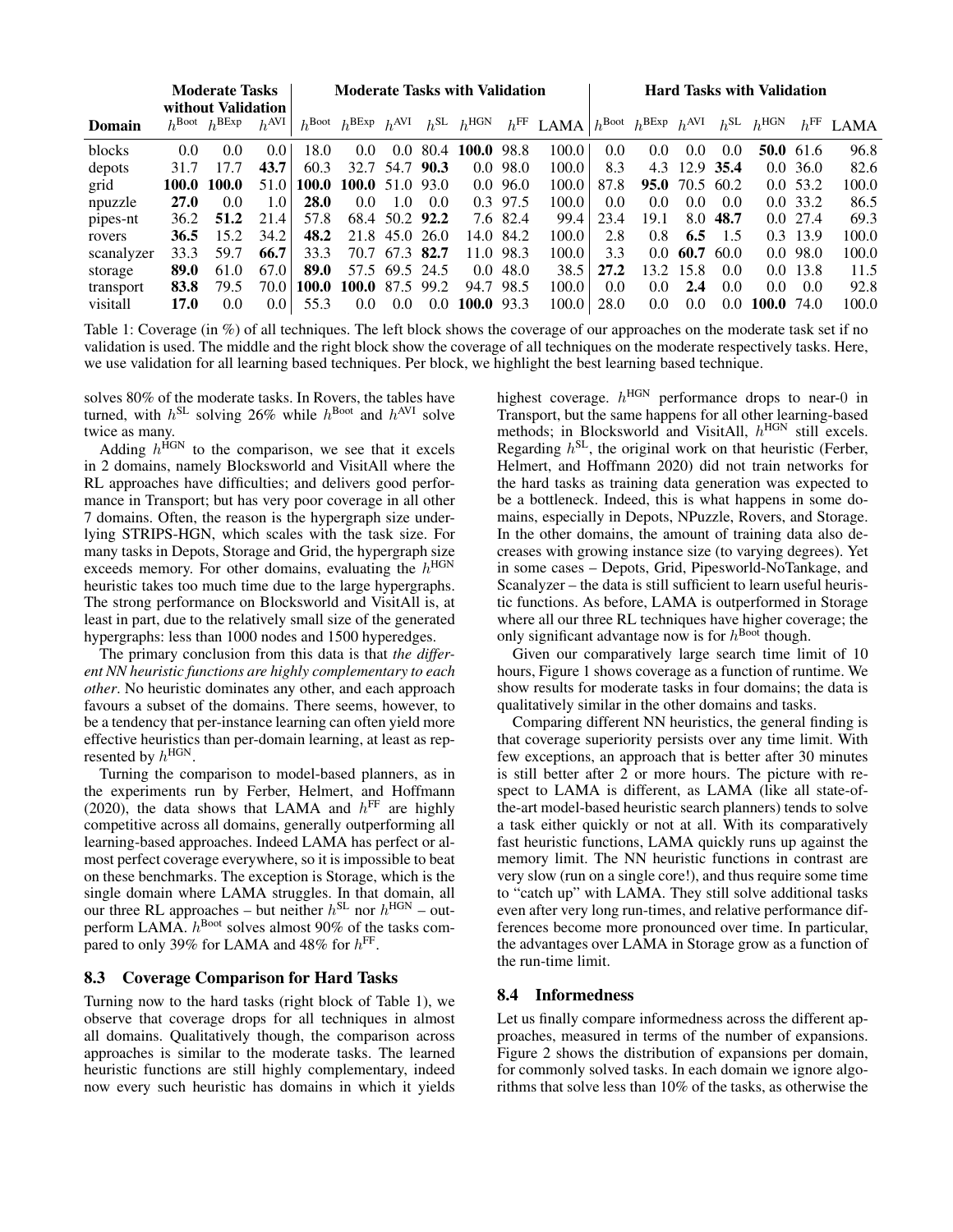



Figure 2: Expansions on commonly solved moderate tasks, removing algorithms with coverage  $< 10\%$ . In each plot, the middle lines show the median, the boxes indicate the 25 and 75 percentile, and the whiskers show the 5 and 95 percentiles.

set of commonly solved tasks would become too small.

Again, the primary conclusion from these results is that *the techniques are highly complementary* – at a glance, just consider how the different colors in Figure 2 move to and fro in the plots. Comparing neural network heuristic functions against each other,  $h^{\text{HGN}}$  is only well informed in the 3 domains in which it yields high coverage. The comparison between  $h^{\text{SL}}$  and our RL methods is similar as for coverage, exhibiting performance differences in the same domains (which is expected as the per-state runtime of these heuristic functions is very similar). Finally, the NN heuristic functions are quite competitive with  $h^{\text{FF}}$  and LAMA in terms of informedness. In Depots, Grid, and VisitAll the lowest number of expansions is achieved by a NN heuristic function (a different one in each case); and in Pipesworld-NoTankage, Rovers, and Scanalyzer, the best NN heuristic function is basically on par with  $h<sup>FF</sup>$ .

### 9 Conclusion

We explored how to arrange RL ideas to learn NN heuristic functions in classical planning, taking only the state as input; we designed three different methods along these lines ( $h^{\text{foot}}$ ,  $h^{\text{BExp}}$ ,  $h^{\text{AVI}}$ ). We conducted an experiment of unprecedented scope in this area, comparing our RL-inspired methods to two other NN heuristic function approaches  $-h<sup>SL</sup>$  by Ferber, Helmert, and Hoffmann (2020) and  $h^{\text{HGN}}$  by Shen, Trevizan, and Thiébaux  $(2020)$  – including in particular a comparison

between per-domain learning and per-instance learning. The results show that the heuristic functions are extremely complementary. In particular,  $h^{\text{Boot}}$  achieves competitive performance, outperforming both  $h^{\text{SL}}$  and  $h^{\text{HGN}}$  in 4 out of 10 domains. In one domain – namely the single domain where LAMA has severe performance issues  $-h^{\text{Boot}}$  even outperforms LAMA. To our knowledge, this is just one of two known successes of an NN heuristic function against LAMA (the other being by Karia and Srivastava (2021) on the Spanner domain from the IPC Learning track). On our other domains though, LAMA still reigns supreme.

The major open question in our view remains whether and how more reliable performance can be obtained with NN heuristic functions in planning. As of now, informedness varies wildly across domains for all methods evaluated here. One may argue that this phenomenon pertains to virtually all heuristic functions, but our impression is that this is more drastic for NN than for model-based techniques. Coverage rises high vs. drops to rock-bottom for the same method even in intuitively closely related domains. The same kind of variance occurs even in multiple training runs on the same planning task, so that a simple validation method boosts performance. How can we improve this erratic behavior? This question remains wide open. We speculate that other learning tasks, closer to the requirements of search than numeric heuristic values, may help; or perhaps architectures in which the heuristic function is represented in a neuro-symbolic manner rather than monolithically through a neural network.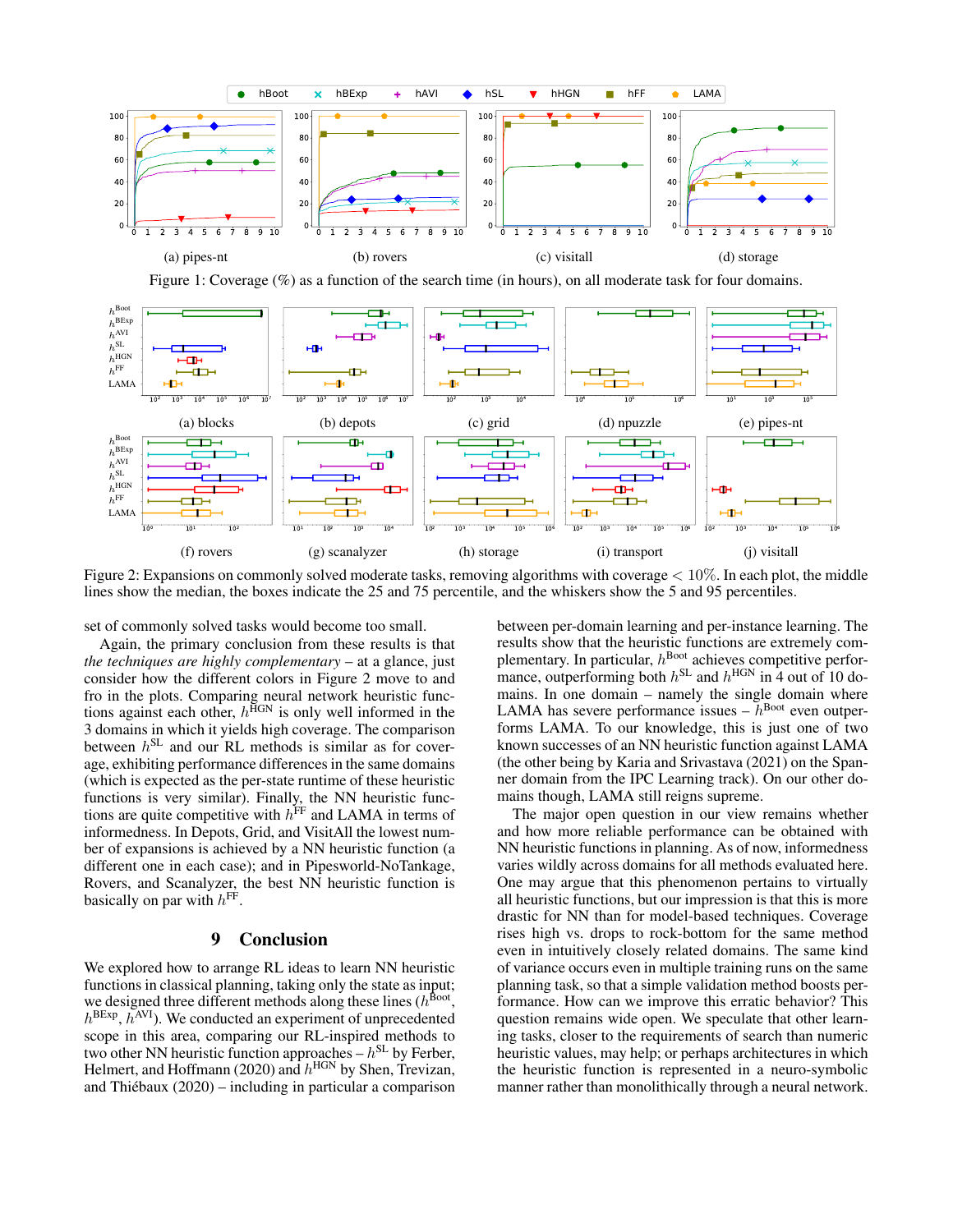### 10 Acknowledgments

This work was funded by DFG grant 389792660 as part of TRR 248 (see https://perspicuous-computing.science), and by the Swiss National Science Foundation (SNSF) as part of the project "Certified Correctness and Guaranteed Performance for Domain-Independent Planning" (CCGP-Plan).

### References

Abadi, M.; Agarwal, A.; Barham, P.; Brevdo, E.; Chen, Z.; Citro, C.; Corrado, G. S.; Davis, A.; Dean, J.; Devin, M.; Ghemawat, S.; Goodfellow, I.; Harp, A.; Irving, G.; Isard, M.; Jia, Y.; Jozefowicz, R.; Kaiser, L.; Kudlur, M.; Levenberg, J.; Mané, D.; Monga, R.; Moore, S.; Murray, D.; Olah, C.; Schuster, M.; Shlens, J.; Steiner, B.; Sutskever, I.; Talwar, K.; Tucker, P.; Vanhoucke, V.; Vasudevan, V.; Fern; a Viégas; Vinyals, O.; Warden, P.; Wattenberg, M.; Wicke, M.; Yu, Y.; and Zheng, X. 2015. TensorFlow: Large-Scale Machine Learning on Heterogeneous Systems. URL http://tensorflow.org/.

Agostinelli, F.; McAleer, S.; Shmakov, A.; and Baldi, P. 2019. Solving the Rubik's cube with deep reinforcement learning and search. *Nature Machine Intelligence* 1: 356– 363. doi:10.1038/s42256-019-0070-z.

Arfaee, S. J.; Holte, R. C.; and Zilles, S. 2011. Bootstrap Planner: an Iterative Approach to Learn Heuristic Functions for Planning Problems. In *IPC-7 planner abstracts*.

Arfaee, S. J.; Zilles, S.; and Holte, R. C. 2011. Learning Heuristic Functions for Large State Spaces. *AIJ* 175: 2075– 2098.

Bäckström, C.; and Nebel, B. 1995. Complexity Results for SAS<sup>+</sup> Planning. *Computational Intelligence* 11(4): 625– 655.

Bertsekas, D. P.; and Tsitsiklis, J. N. 1996. *Neuro-Dynamic Programming*. Athena Scientific.

Chollet, F. 2015. Keras. https://keras.io. URL https://keras. io.

Domshlak, C.; Hoffmann, J.; and Katz, M. 2015. Red-black planning: A New Systematic Approach to Partial Delete Relaxation. *AIJ* 221: 73–114.

Ferber, P.; Geißer, F.; Trevizan, F.; Helmert, M.; and Hoffmann, J. 2021. Code, benchmarks and experiment data for the PRL 2021 workshop paper "Neural Network Heuristic Functions for Classical Planning: Reinforcement Learning and Comparison to Other Methods". https://doi.org/10. 5281/zenodo.5026899.

Ferber, P.; Helmert, M.; and Hoffmann, J. 2020. Neural Network Heuristics for Classical Planning: A Study of Hyperparameter Space. In *Proc. ECAI 2020*, 2346–2353.

Garg, S.; Bajpai, A.; and Mausam. 2019. Size Independent Neural Transfer for RDDL Planning. In *Proc. ICAPS 2019*, 631–636.

He, K.; Zhang, X.; Ren, S.; and Sun, J. 2016. Deep Residual Learning for Image Recognition. In *2016 IEEE Conference on Computer Vision and Pattern Recognition (CVPR)*, 770– 778. ISSN 1063-6919. doi:10.1109/CVPR.2016.90.

Helmert, M. 2006. The Fast Downward Planning System. *JAIR* 26: 191–246.

Helmert, M. 2009. Concise Finite-Domain Representations for PDDL Planning Tasks. *AIJ* 173: 503–535.

Helmert, M.; and Domshlak, C. 2009. Landmarks, Critical Paths and Abstractions: What's the Difference Anyway? In *Proc. ICAPS 2009*, 162–169.

Helmert, M.; Haslum, P.; Hoffmann, J.; and Nissim, R. 2014. Merge-and-Shrink Abstraction: A Method for Generating Lower Bounds in Factored State Spaces. *JACM* 61(3): 16:1– 63.

Hoffmann, J.; and Nebel, B. 2001. The FF Planning System: Fast Plan Generation Through Heuristic Search. *JAIR* 14: 253–302.

Karia, R.; and Srivastava, S. 2021. Learning Generalized Relational Heuristic Networks for Model-Agnostic Planning. In *Proc. AAAI 2021*.

Kingma, D. P.; and Ba, J. 2015. Adam: A Method for Stochastic Optimization. In *Proc. ICLR 2015*.

Richter, S.; and Westphal, M. 2010. The LAMA Planner: Guiding Cost-Based Anytime Planning with Landmarks. *JAIR* 39: 127–177.

Rivlin, O.; Hazan, T.; and Karpas, E. 2020. Generalized Planning With Deep Reinforcement Learning. In *ICAPS Workshop on Bridging the Gap Between AI Planning and Reinforcement Learning (PRL)*, 16–24.

Seipp, J.; Pommerening, F.; Sievers, S.; and Helmert, M. 2017. Downward Lab. https://doi.org/10.5281/zenodo. 790461.

Shen, W.; Trevizan, F.; and Thiébaux, S. 2020. Learning Domain-Independent Planning Heuristics with Hypergraph Networks. In *Proc. ICAPS 2020*, 574–584.

Silver, D.; Huang, A.; Maddison, C. J.; Guez, A.; Sifre, L.; van den Driessche, G.; Schrittwieser, J.; Antonoglou, I.; Panneershelvam, V.; Lanctot, M.; Dieleman, S.; Grewe, D.; Nham, J.; Kalchbrenner, N.; Sutskever, I.; Lillicrap, T.; Leach, M.; Kavukcuoglu, K.; Graepel, T.; and Hassabis, D. 2016. Mastering the Game of Go with Deep Neural Networks and Tree Search. *Nature* 529(7587): 484–489.

Silver, D.; Hubert, T.; Schrittwieser, J.; Antonoglou, I.; Lai, M.; Guez, A.; Lanctot, M.; Sifre, L.; Kumaran, D.; Graepel, T.; Lillicrap, T.; Simonyan, K.; and Hassabis, D. 2018. A general reinforcement learning algorithm that masters chess, shogi, and Go through self-play. *Science* 362(6419): 1140– 1144.

Silver, D.; Schrittwieser, J.; Simonyan, K.; Antonoglou, I.; Huang, A.; Guez, A.; Hubert, T.; Baker, L.; Lai, M.; Bolton, A.; Chen, Y.; Lillicrap, T.; Hui, F.; Sifre, L.; van den Driessche, G.; Graepel, T.; and Hassabis, D. 2017. Mastering the Game of Go Without Human Knowledge. *Nature* 550(7676): 354–359.

Toyer, S.; Trevizan, F.; Thiébaux, S.; and Xie, L. 2018. Action Schema Networks: Generalised Policies with Deep Learning. In *Proc. AAAI 2018*, 6294–6301.